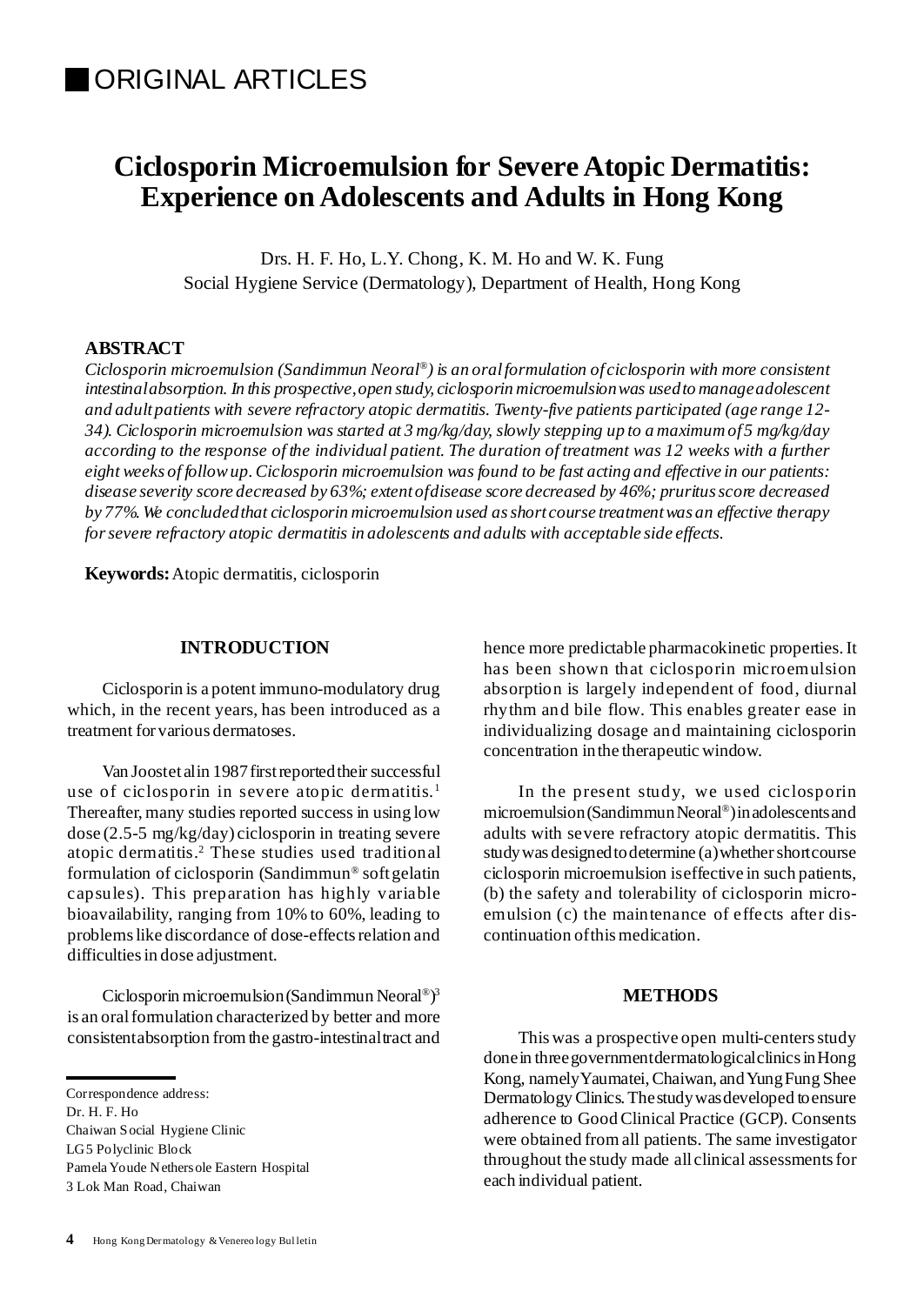## **Patient selection**

Adolescents or adults of either sex with severe atopic dermatitis who fulfilled the diagnostic criteria of Hanifin and Rajka, andwere refractory to conventional therapy, will be treated with ciclosporin microemulsion for 12 weeks. Inclusion and exclusion criterions were listed in Table 1.

## **Study protocol**

Following a two-week washout period (or four weeksifreceiving systemic therapy, for example PUVA, cytotoxic drugs, or systemic corticosteroids), patients started receiving ciclosporin microemulsion. The maximum duration was 12 weeks followed by eight weeks follow-up period to assess the maintenance of effects.

The commencing dose of ciclosporin microemulsion was 3.0 mg/kg/day, given in two equally divided doses to be taken at 12-hour-intervals. Doses were increased by 1 mg/kg/day at each visit according to the clinical response and side effects in the first eight weeks. On achieving total clearance of disease or after a maximumofeightweeks, ciclosporin microemulsion dose will decrease by half for a further four weeks and thenstopped.

Patients were allowed tocontinue the same topical treatments and oral antihistamines thatthey had been using before throughout thewashout and study period. They were instructed to adjust the use of topical treatments according to their subjective clinical improvement.

Ciclosporin microemulsion dose was reduced by 0.5-1 mg/kg/day in the following circumstances: significant rise of serum creatinine (>30% baseline); rise in serum potassium above upper limit of normal laboratory range; 100% or above increase of serum bilirubin or liver enzymes above baseline or twice the upper limit of normal laboratory range; confirmed hypertension (diastolic pressure >95 mmHg, systolic pressure >160 mmHg) despite hypertensive therapy. 4

Ciclosporin microemulsionwould bediscontinued in case of: sustained raise of serum creatinine >30% baseline or other laboratory parameter or hypertension despite of dose reduction; any serious adverse events believed to be drug related; pregnant during treatment; poor compliance;or patient wished to leave the study.

A total of seven visits were arranged for each patient: in week  $-2$ , 0, 2, 4, 8, 12, 20. Frequency of visits would be increased in case of adverse events.

## **Efficacy evaluation**

An Extent of Disease Score (EDS) was used to assessthe areaofinvolvement.Bodysurface wasdivided into eight areas according to the rule-of-nine used in burn patient assessment: head  $\&$  neck (1), upper limbs  $(2, 3)$ , lower limbs  $(4, 5)$ , front & back of trunk  $(6, 7)$ , genital (8). Each area was assessed for whether 0, 1/3,  $2/3$  or the whole area was involved. Hence EDS= (Fractions of involvement of area  $1,2,3$ )  $\times$  9+ (Fractions of involvement of area 4, 5, 6, 7)  $\times$  18 + Fraction of involvement of area 8.A Disease Severity Score (DSS) employing the six signs: erythema, edema, oozing, excoriation, lichenification and dryness were used to give scores to each of the eight areas as in EDS on a scale of 0-3 (0=none, 1=mild, 2=moderate, 3=severe)  $EDS=$ summation of score of the eight areas.

| Inclusion criteria                                | <b>Exclusion criteria</b>                                       |
|---------------------------------------------------|-----------------------------------------------------------------|
| Both sex age 12-65                                | Systemic therapy with corticosteroid, cytoxic drug, PUVA within |
| Written consent                                   | four weeks of entry to study                                    |
| Refractory atopic dermatitis                      | Impaired renal function                                         |
| Satisfy diagnostic criteria for atopic dermatitis | Impaired liver function                                         |
|                                                   | Hypertension                                                    |
|                                                   | History or presence of malignancy                               |
|                                                   | Hyperkalaemia, hyperuricaemia                                   |
|                                                   | Clinical major coexisting diseases                              |
|                                                   | Concomitant treatment with nephrotoxic drug                     |
|                                                   | Pregnancy                                                       |
|                                                   | Uncooperative patient                                           |

**Table 1. Inclusion and exclusion criteria**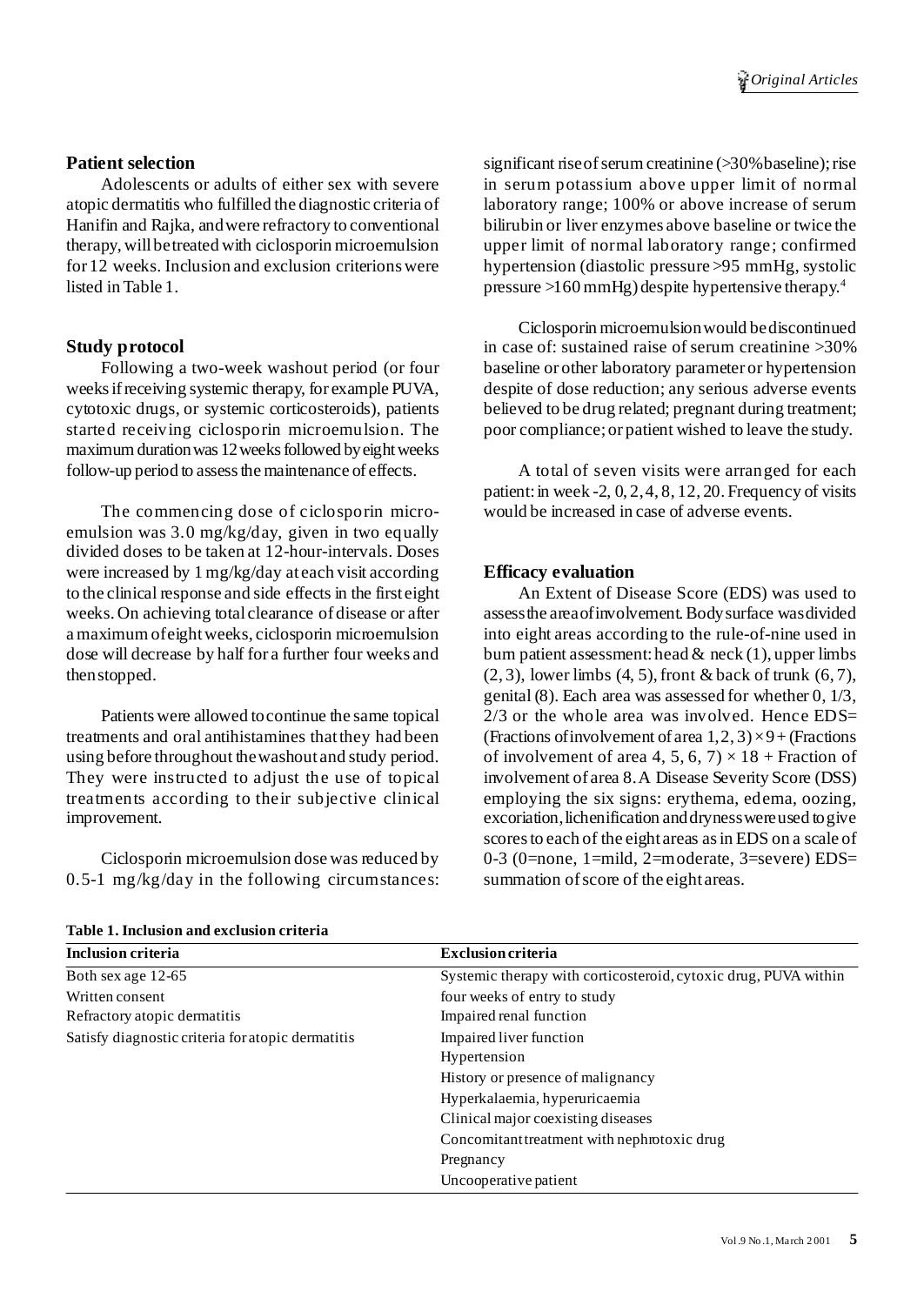The symptoms like pruritus and sleep-loss were recorded using a 10-point linear scale. Quality of life evaluation was assessed with a simple 10-question questionnaire, each question with 4-pointscale. Itwas done at week-0 and week-8. All the topical medication was brought back at each visit to the investigators to be weighed and recorded. Global evaluations of efficacy were done by theinvestigatorsin week-8 and week-20.

## **Safety evaluation**

Vital signs including blood pressure, serum creatinine, urinalysis and blood biochemistry was evaluated regularly during the study. Patients were questioned and examined for adverse effects. All adverse eventswere recorded at each visit.

# **Statistical analysis**

Comparisons of baseline (week-0) with end of treatment (week-12) and end of follow-up (week-20) for extent (EDS), severity (DSS), symptoms, and blood pressure wereperformed using Wilcoxon tests or paired t-tests.

## **Table 2.Baseline characteristics**

| Total number recruited | 26    |
|------------------------|-------|
| Withdrawn              |       |
| Male:Female            | 20:6  |
| Age range              | 12-34 |
| 12-19                  | 12    |
| 20-29                  | 11    |
| 30 or above            | 3     |
| mean                   | 5.3   |
|                        |       |

# **RESULTS**

## **Baseline characteristics**

A total of 26 patients were recruited. All except one finished the study. Half of the patients were adolescents and the other halfwere young adults. Most of them were male. The baseline characteristics are shown in Table 2.

# **Efficacy**

The mean disease severity score is shown in Figure 1. The mean disease severity decreased rapidly from 61 at baseline (SEM 3.0, n=25) to 23 (SEM 2.07,  $n=25$ ) at the end of treatment period (63% decrease, P< 0.001). At the end of the follow-up period, the disease severity score was  $35$  (SEM 3.9, n=25), still significantly lower than that of baseline (56% baseline, P<0.001).

One patient reached remission during the treatment period, which is defined as improvement of disease severity score for more than 90%. On the other hand two patientoutof 25 failed to response satisfactorily to ciclosporin microemulsion during the 12 weeks treatment. Failure ofresponse isdefined asimprovement of DSS less than 30%.

The mean extent of disease score is shown in Figure 2.The meanextentof disease decreased rapidly from 61% at baseline (SEM 4.2,  $n=25$ ) to 32%(SEM 2.27,  $n=25$ ) at the end of treatment period (46%) improvement, P<0.001). At the end of the follow-up period, the mean extent of disease was 41% (SEM 4.6, n=25)stillsignificantly lowerthan that of baseline (67% baseline, P<0.001).



**Figure 1: Disease severity score**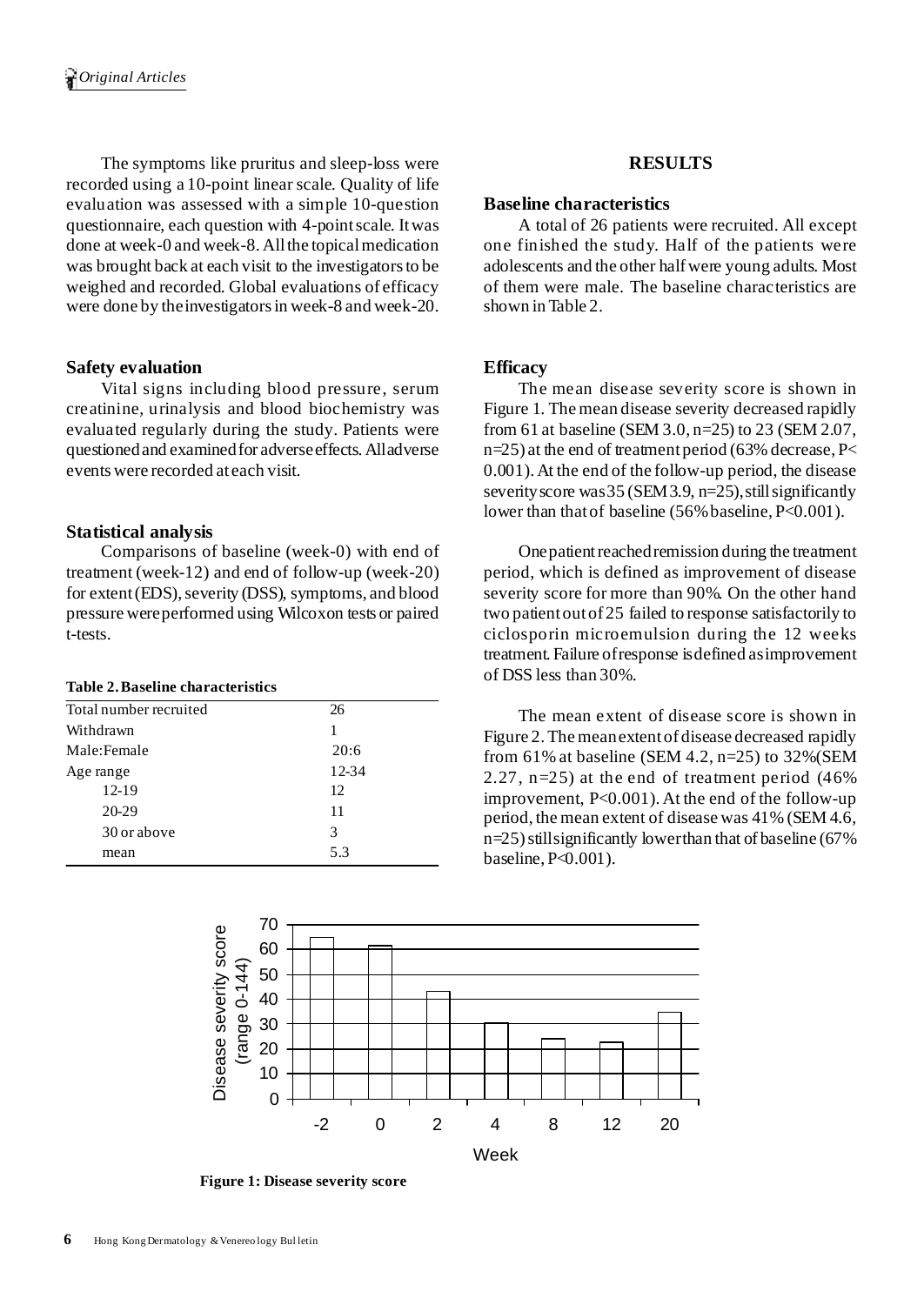The mean pruritus score decreased rapidly from 6.3 at baseline (SEM 0.29, n=25) to 3.5 (SEM 0.38,  $n=25$ ) at the end of treatment period (decreased 77%, P<0.001).At the end of the follow-up period, the mean pruritus score was 5. Pruritus was observed to be the earliest and most prominent feature to relapse after stopping ciclosporin microemulsion.

The mean sleep loss score decreased rapidly from 4.9 at baseline (SEM 0.59, n=25) to 2.2 (SEM 0.41,  $n=25$ ) at the end of treatment period (decreased 77%, P<0.001). At the end of the follow-up period, the mean sleep loss score was 3.4. The mean symptoms score are shown in Figure 3.

The quality of life improvement was shown in Table 3.There was a significantimprovementof quality of life after eight weeks of treatmentwith ciclosporin microemulsion. The mean disability index dropped significantly from 13.4 atbaseline (SEM 1.23,  $n=25$ ) to 7.6 at week 8 (SEM0.93, n=25) (P<0.001).

Global evaluations were done in week-8 and 20 (Figure 4). At week-8, 21 out of 25 patients were evaluated to have their disease mild or almost cleared. After discontinuation ofciclosporin microemulsion for eight weeks, seven remained mild or almost cleared of disease.

#### **Table 3. Disability index**

|            | Week 0 | Week 8 |  |
|------------|--------|--------|--|
| Mean       | 13.4   | 7.6    |  |
| <b>SEM</b> | 1.23   | 0.93   |  |



**Figure 2: Extent** of disease score



**Figure 3:Symptoms score**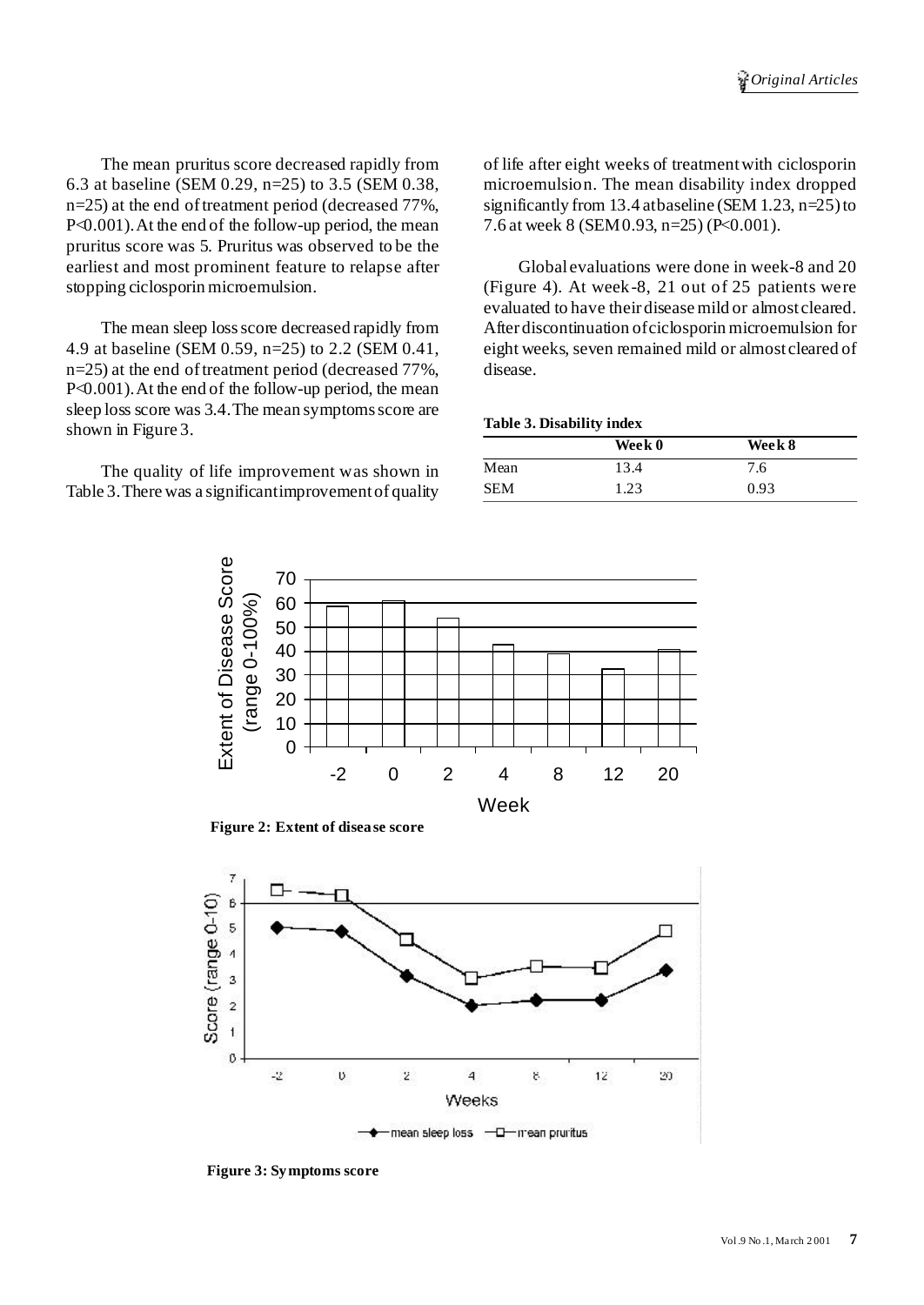Decrease in topical steroid went parallel with the improvement of clinical condition. Despite of this observation we found topicalsteroid measurementnot a useful parameter for the assessmentof severity.The compliance is poor:only 16 out of 25 patients brought back their topical steroids on every visit. The variation of topical steroid use is great between patients with similar scores of severity.

## **Follow-up**

Six out of 25 patients (24%) relapsed during 2-week post-treatment period, which was defined as an increase of DSS to 70% of baseline or above. Five of these six patients their DSS rose to above 90% baseline. In five out of six of these patients, the EDS also increased to 75% or more of baseline.

## **Safety**

There was no significant change ofblood pressure reported. No patient had their diastolic blood raised above 95 mmHg. One patient out of 25 had his serum creatinine raised above 30%baseline whenmeasured at 8th week,which returnedto normalin thedose reduction period. There were no significant changes of other laboratory parameters reported.

The withdrawn patient reported a 125% rise of serumcreatinine atweek-2; ciclosporin microemulsion was stopped and the creatinine checked on same day was normal, so the previous result was considered as spurious. He did not re-enter the study.

Side effects were reported in four patients and all were considered as mild and acceptable (Table 4).The only major adverse eventwas skin infection reported in one patient. This was a first episode herpes simplex infection on the face complicated with staphylococcal aureussuperinfection. It was quickly controlled with valiciclovir and cloxacillin without reduction of ciclosporin microemulsion dose.

## **DISCUSSION**

Our study had demonstrated that ciclosporin microemulsion given as short course (12 weeks) low dose (maximum dose 5 mg/kg/day) was a fast acting, effective treatment for severe and refractory atopic dermatitisin adolescents and young adults.

We observed a significant improvement in clinical signs and symptoms duringtreatment. There was also a significantimprovement of quality of life with treatment. Thisresultwasin accordance with previousreports using traditionalpreparationof ciclosporin. 5

Adverse events were few and mild. One patient had HSV infection, which was easily treated. One patient hasraised creatinine that wasreversible. None of them had significant raise in blood pressure. The young age of our patients may account for the small sideeffects reported.



**Figure 4: Global evaluation at week-0 and week-8 (n=25)**

| $10000$ $$ $100000$ $$ $1000100$                     |         |  |  |  |
|------------------------------------------------------|---------|--|--|--|
| Outcome                                              | Num ber |  |  |  |
| Resolved after ciclosporin finished                  |         |  |  |  |
| One case withdrawn; one case recovered               |         |  |  |  |
| Resolved after ciclosporin finished                  |         |  |  |  |
| Resolved after ciclosporin finished                  |         |  |  |  |
| Recovered with valiciclovir, ampicillin, cloxacillin |         |  |  |  |
|                                                      |         |  |  |  |